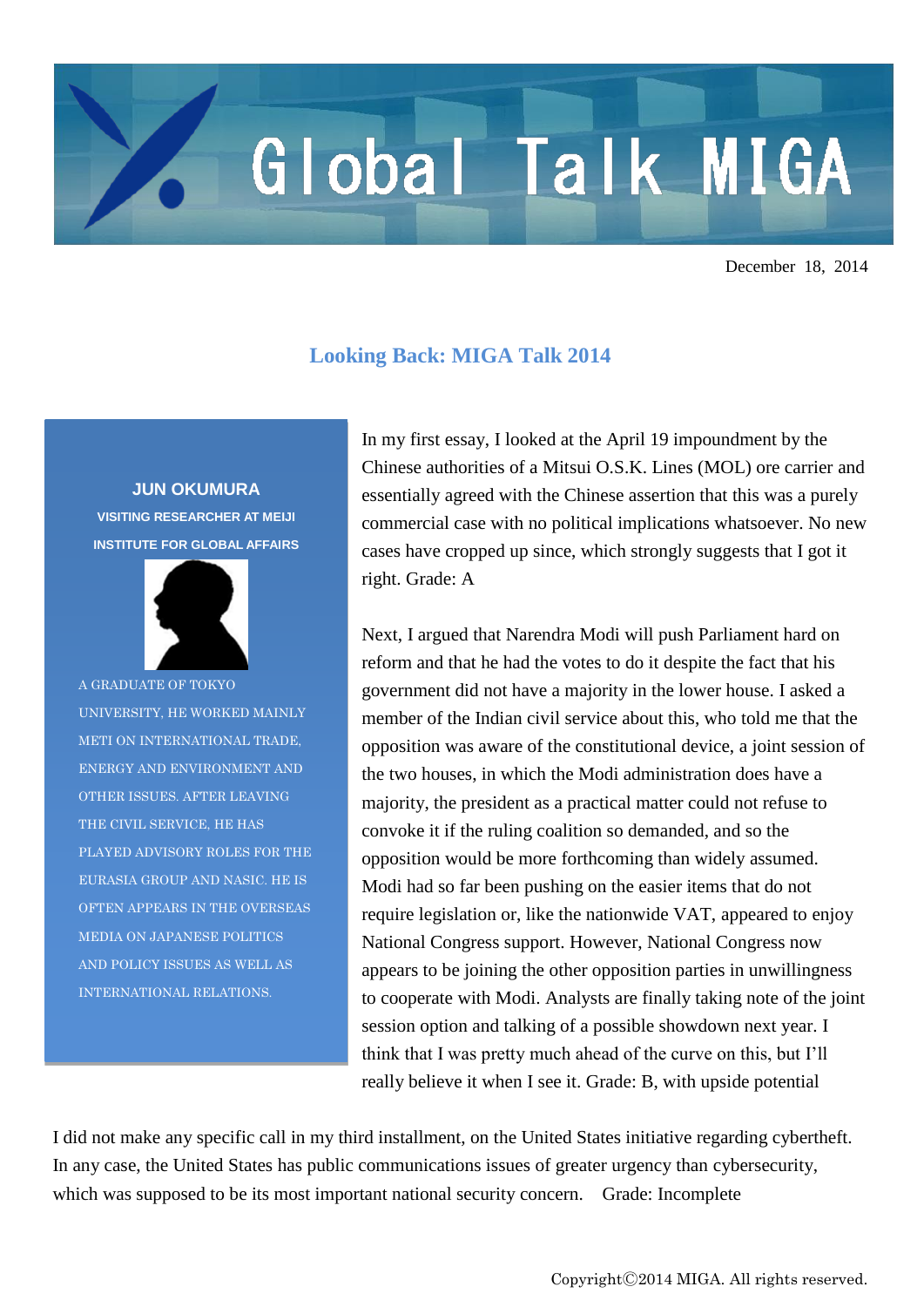My next two installments concerned the willingness of the United States to defend Japan (more specifically the Senkaku Islands). Nobody has invaded us yet, so this is still a hypothetical. I will be tackling this issue again on December 18 at the Temple University Japan Campus. [Click here](https://www.tuj.ac.jp/icas/event/will-the-us-defend-the-senkakus-paul-sracic-and-jun-okumura/) for more information. Grade: Incomplete (thankfully)

They were followed by a piece on robots, where I argued against the old saw that we Japanese treated robots more nicely because of our cultural capacity for empathy for non-humans. I soon learned that the Ministry of Defense was already prioritizing robotic technology in its R&D plans and later that it was going to begin work on a ["high-function power suit"](http://www.nikkan.co.jp/news/nkx0120141111baag.html) in FY 2015. Grade: B+ (because I forgot to fact-check and failed to make the point that MOD was already into robotics.)

The fighting goes on, so the Kobani, or Ayn al-Arab story does not have an ending yet. Let's hope that it will be a happy one. Grade: Incomplete

And finally, my piece on a Pew Research data point regarding one-word descriptions of the 50 states of the United States of America. Unfortunately, I did nothing close to making a call there. Grade: non-credit

And on that note, let me end the year wishing you a happy holidays, and the best New Year of your lives.

以下、掲載用ではなく、別途メモ、関係資料です。

PS: While this essay was in the editing pipeline, a few predictions that I made elsewhere are on target. The LDP lost fewer than 30 seats, Komeito gained seats, and Mr. Abe is set to reappoint all his pre-election cabinet ministers. Just thought that you'd like to know.

## 参考

http://www.nikkan.co.jp/news/nkx0120141111baag.html

## 防衛省、「高機動パワードスーツ」開発へ一自衛隊員の動きアシ スト、迅速機敏な行動に

掲載日 2014 年 11 月 11 日

防衛省は、2015年度から装着者の動きをアシストする「高機動パワードスーツ」の開発に乗り出す。 自衛隊員の装備は銃などを含め最低でも20キログラム以上。パワードスーツにより装備状態の隊員 の負担を軽減、迅速機敏な行動に役立てる考えだ。15年度当初予算概算要求には関連予算として9 億円を計上している。

防衛省は隊員の運動能力向上を目指し、パワーアシスト技術の研究を進めてきた。12年度には数 千万円を投じ、重装備時の運動をサポートするスーツ、高い運動能力を実現する高機動用スーツを試